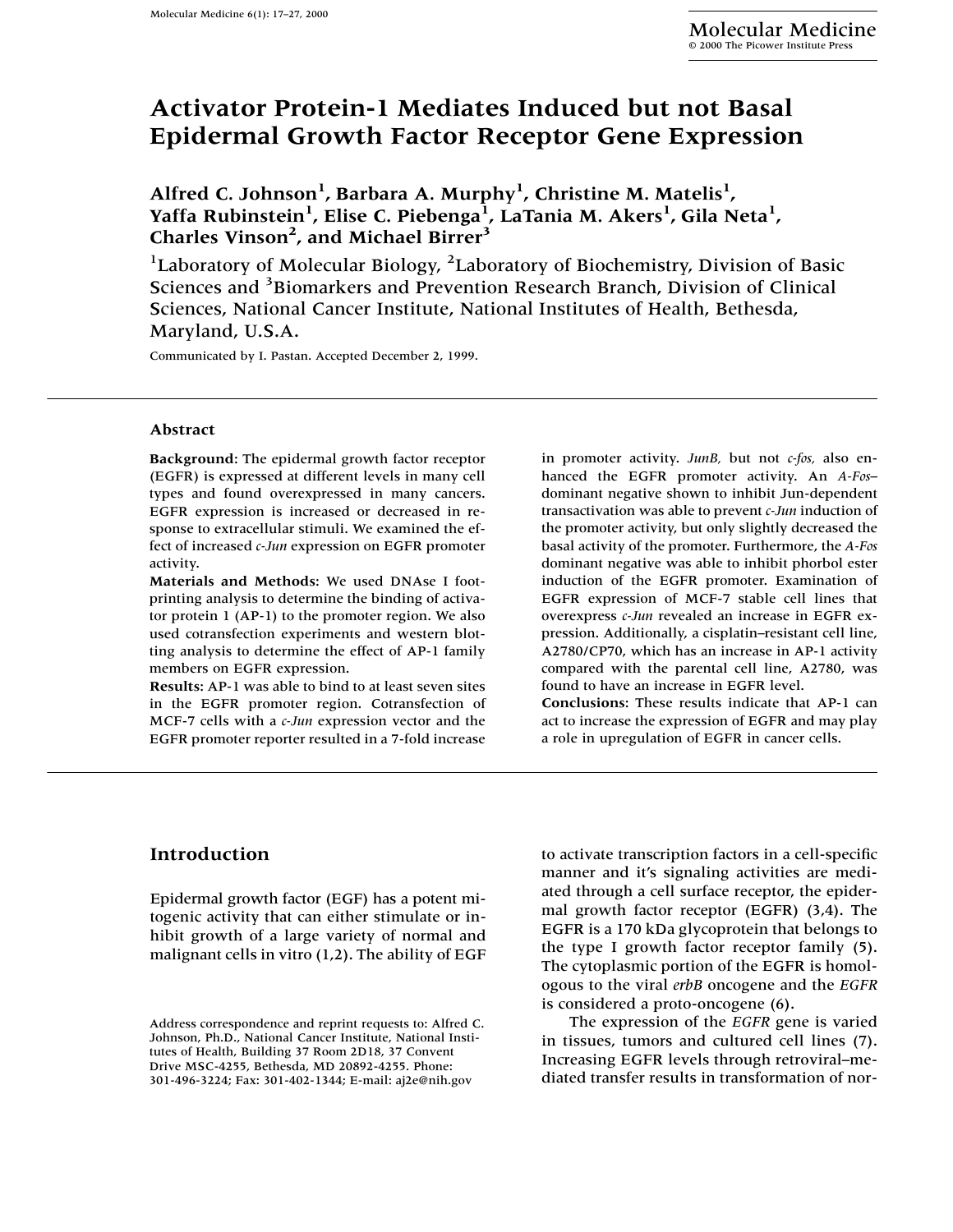mal cells in the presence of ligand (8–10). Conversely, reducing the level of EGFR can lead to reversion to normal cell phenotype (11). EGFR overexpression has been correlated with poor prognosis and failure to respond to hormonal treatment in breast cancer and in malignant tissue in general (12–14). The EGFR is considered a marker for cell transformation (15,16), making it an attractive target for clinical intervention.

The regulatory region of the *EGFR* gene has been isolated and characterized (17,18). It lacks the classical TATA or CAAT boxes, but contains multiple transcriptional initiation sites and five GC boxes (17,19,20). The EGFR promoter contains binding sites for transcription factors such as Sp1 (19,21), AP2 (22), p53 (23–25), WT1 (26), and GCF (27–29). Recent studies show that the promyelocytic leukemia (PML) protein, a nuclear phosphoprotein that functions as a transcriptional regulator, interacts with Sp1 and inhibits its transactivation of the EGFR promoter (30–32). The *PML* gene is located at the breakpoint of the t(15,17) translocation in acute promyelocytic leukemia (33,34).

The activator protein-1 (AP-1) transcription factors are immediate, early-response genes involved in a variety of regulatory processes including cellular response to growth factor stimuli (35). AP-1 is a dimer formed by one protein of the *jun* family (*c-Jun, JunB, JunD*) (36–39) and one member of the *fos* family (*c-fos, FosB, Fra-1* and *Fra-2*) (40–43). AP-1 interacts with a nucleotide sequence motif known as the phorbol 12-O tetradecanoylphorbol 13 acetate (TPA) response element (TRE) (TGAC/GTCA) located in the regulatory region of responsive genes, many of which are involved in cell growth, differentiation and transformation. AP-1 can also bind to the cAMP response element (CRE) with a lower affinity (44,45). Jun proteins can homodimerize with themselves or heterodimerize with Fos proteins. The regions of *Jun* that are necessary for transcriptional activation include the DNA-binding domain, the leucine zipper and the transcriptional activation domain.

AP1 transcription factor activity has been shown to be lower in breast cancer cell lines than normal mammary epithelial cells (46). Breast cancer cell lines can possess as few as 2000 EGFR/cell and as many as two million (14). The variability of EGFR levels in breast cancer cell lines prompted us to examine

whether AP1 could regulate EGFR expression. We showed previously that AP2 could bind to the EGFR promoter and partially mediate phorbol ester induction of promoter activity (22). In this study, we determined whether AP1 could bind to the EGFR promoter and examined the effect of *c-Jun* overexpression on EGFR promoter activity. We also determined the effect of a dominant negative to AP1 that abolishes DNA binding and inhibits oncogenesis. Furthermore, we analyzed the effect of overexpression of *c-Jun* on EGFR levels in MCF-7 cells. The results from this study indicate that AP1 is involved in regulating EGFR levels and participates in the phorbol ester enhancement of EGFR gene expression.

# **Materials and Methods**

## *Cell Lines and Culture Conditions*

NIH3T3 cells were grown in Dulbecco's modified Eagle's medium (DMEM) media supplemented with 10% (v/v) calf serum, 2 mM glutamine and penicillin/streptomycin (Life Technologies, Inc., Gaithersburg, MD). The human breast cancer cell line MCF-7 was grown in RPMI-1640 media supplemented with 10% (v/v) fetal calf serum, 2 mM glutamine and penicillin/streptomycin. The *c-Jun–*overexpressing cell lines, 2-16, 2-31, 2-33 and the control neomycin–resistant cell lines, 7-1 and 7-2 were maintained in improved minimal Eagle's medium (IMEM) zinc optional media supplemented with 10% (v/v) fetal calf serum, 2 mM glutamine, penicillin/streptomycin and 500  $\mu$ g/ml G418. Human epidermoid carcinoma KB cells and human WI-38 cells were grown in DMEM media supplemented with 10% (v/v) fetal calf serum, 2 mM glutamine and penicillin/streptomycin. The human ovarian cell line A2780 and the cisplatin–resistant cell line A2780/CP70 were maintained in RPMI-1640 media supplemented with 2 mM glutamine, 0.2 units/ml insulin and penicillin/streptomycin.

## *Luciferase Assays*

NIH3T3, MCF-7 and KB cells grown in triplicate in 35 mm diameter plate were transfected with the appropriate expression vector by lipofectamine (Life Technologies, Gaithersburg, MD). Luciferase reporter constructs containing the EGFR promoter were prepared by ligation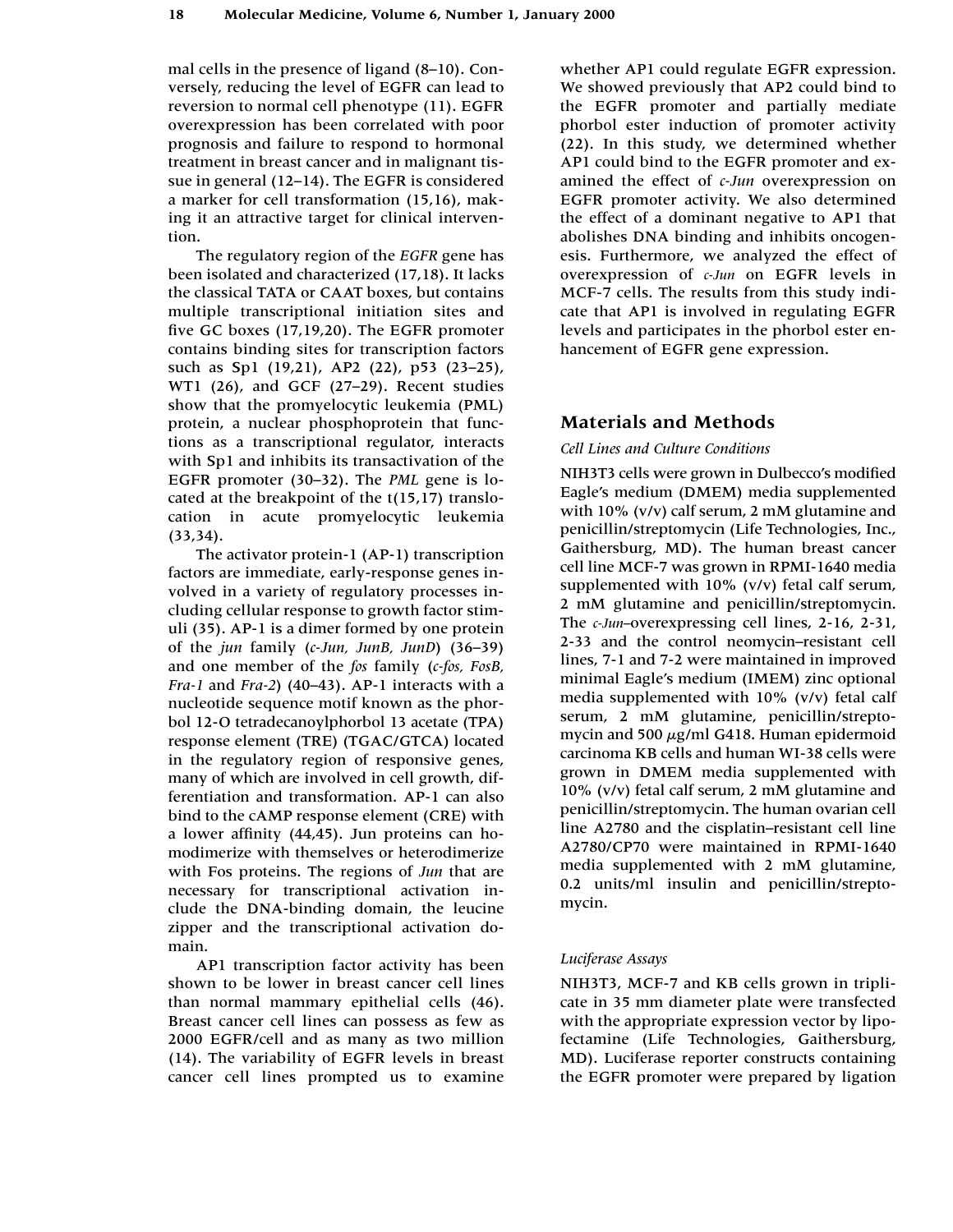of the HinD III promoter fragments from EGFR-CAT constructs into pGL3-Basic (Promega, Madison, WI). The EGFR promoter reporter plasmids  $(0.1 \mu g)$  were cotransfected with the indicated amount of expression vectors and with the control vectors. DNA concentration was kept constant by addition of herring sperm DNA. Cells were harvested 24 h after transfection and cell extracts prepared according to the protocol from Analytical Luminescence Laboratory, San Diego, CA. All luciferase activities were normalized for protein concentration and transfection efficiency using RSV- $\beta$ -galactosidase. All experiments were performed in triplicate or more.

#### *DNase I Footprinting*

DNase I footprinting was performed according to Dynan et al. (47). The EGFR gene promoter fragment  $(-1109$  to  $-16)$  was labeled at the HindIII site and a 718 base pair  $(-734$  to  $-16)$ fragment and a 375 base pair  $(-1109$  to  $-734)$ fragment isolated after cutting with Pst I. Purified AP1, AP2, TFIID and Sp1 were purchased from Promega Corporation.

#### *Western Blots*

Whole cell extracts were prepared from cells grown until 80–90% confluent in the appropriate medium. Cells were washed three times with phosphate buffered saline without calcium and magnesium. Cells were harvested and resuspended in extraction buffer containing 20 mM N-2-hydroxyethylpiperazine-N-2-ethanesulfonic acid (HEPES) 7.9, 0.2% NP40, 10% glycerol, 0.1 mM EDTA, 0.4 M NaCl, 1 mM DTT and protease inhibitors. Proteins were extracted while rotating at 4°C for 30 min. After extraction, samples were centrifuged at 14,000 g for 15 min. Supernatants were collected and stored at  $-80^{\circ}$ C. 50  $\mu$ g of protein from whole cell extracts were resolved on a 4–12% SDSpolyacrylamide gel, transferred onto PVDF membrane (Novex, Carlsbad, CA), followed by immunoblotting with the required antibodies, using the ECL detection system according to the manufacturer instructions (Amersham, Pharmacia Biotech, Uppsala, Sweden). PVDF membranes were stripped and probed with actin antibodies. Antibodies to EGFR were purchased from Santa Cruz Biotechnology (Santa Cruz, CA) and actin antibodies were purchased from Boehringer-Mannheim (Mannheim, Germany).

## **Results**

We showed previously that EGFR expression was enhanced by phorbol esters, in part, through increased binding of AP2, a member of the helix-loop-helix family of transcription factors (22). To extend these analyses, we investigated whether AP1 could also enhance EGFR promoter activity. Examination of the 1.1 kbp EGFR promoter sequence revealed 11 potential AP1 binding sites (TKAGTCA) that differed from the consensus by one or two nucleotides. Most of the potential sites were located in the 5' portion of the promoter, but three were located in the 3' proximal region that was shown to be sufficient for full promoter activity. To determine if AP1 could bind to the promoter region, we performed DNase I footprinting analysis. Using two fragments of the promoter,  $-1109$  to  $-734$  and  $-734$  to  $-16$ , we detected at least seven protected regions due to AP1 binding (Fig. 1). Four of the seven footprints corresponded to potential recognition sequences, but three did not. Some of the footprints overlapped binding sites for AP2, Sp1 and TFIID (Fig. 2). The recognition sequences and nucleotide positions of the AP1 footprints are summarized in Table 1.

To examine whether AP1 could influence EGFR promoter activity, we cotransfected MCF-7 cells with a *c-Jun* expression plasmid and the EGFR promoter reporter plasmid, pER1-Luc. The activity of the EGFR reporter construct was increased in a concentration dependent manner to approximately 7-fold by *c-Jun* cotransfection (Fig. 3). As a positive control, an AP1-responsive collagenase promoter construct, AP1-Col-Luc,

|            | Table 1. Summary of EGFR promoter AP1 |  |
|------------|---------------------------------------|--|
| footprints |                                       |  |

| Footprint    | Position            | Recognition<br>Sequence |
|--------------|---------------------|-------------------------|
| 1            | $-54$ to<br>$-44$   | <b>CTGACTCC</b>         |
| $\mathbf{2}$ | $-92$<br>$-102$ to  | CCGAGTCC                |
| 3            | $-170$ to<br>$-160$ | CGGAGTCC                |
| 4            | $-760$ to $-745$    | <b>TCTGATCC</b>         |
| 5            | $-835$ to $-819$    | <b>TTAGAGGC</b>         |
| 6            | $-858$ to $-872$    | <b>TTGACAAG</b>         |
| 7            | $-1028$ to $-1010$  | <b>TTGTGTCA</b>         |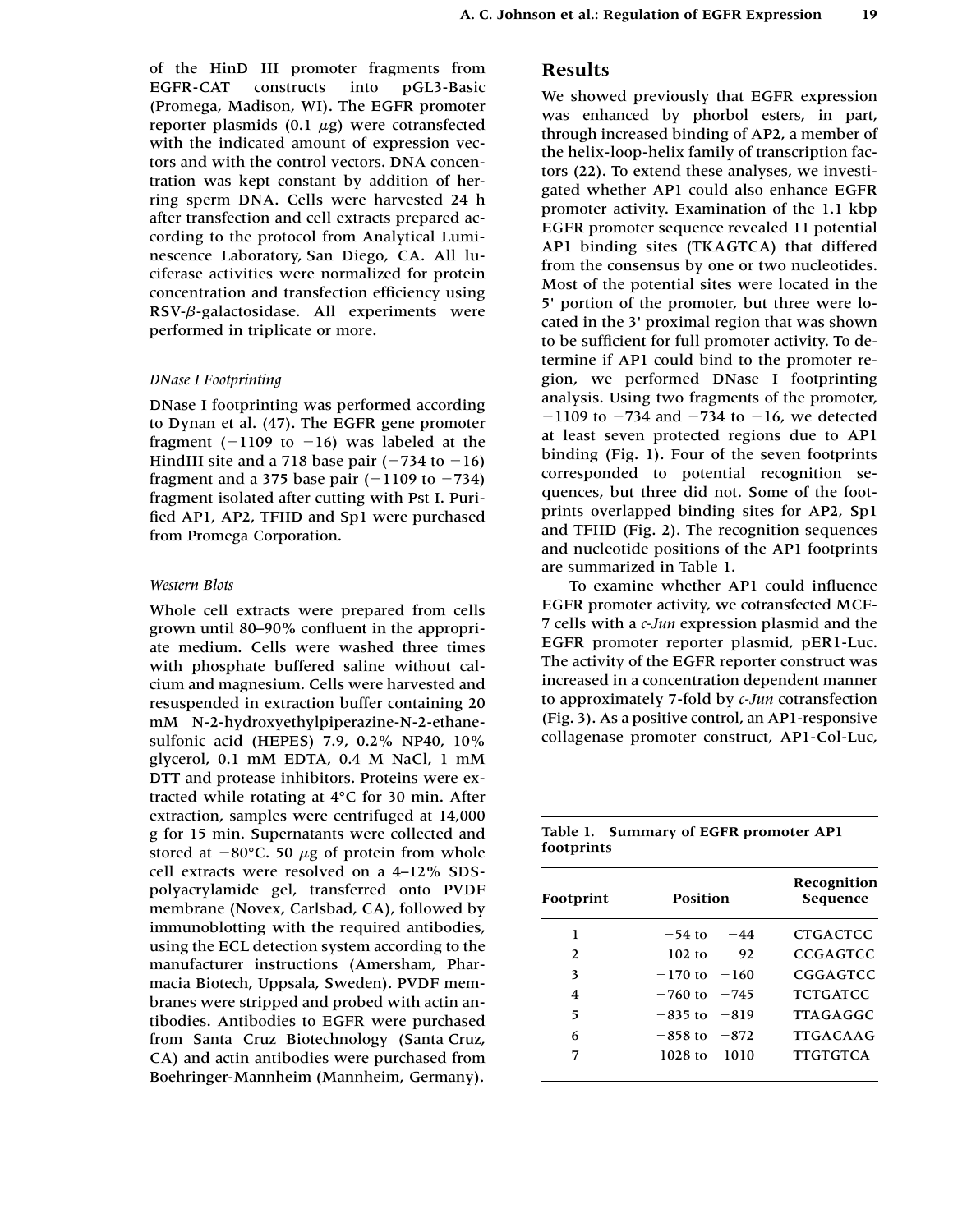

**Fig. 1. AP1 can bind to multiple sites in the EGFR promoter.** (A) DNase I footprinting was performed using 1 and 2 footprint units of purified proteins (AP1, TFIID, Sp1 and AP2 as shown above each lane) and the end-labeled EGFR promoter fragment  $-16$  to  $-734$ . AP1 footprints are indicated on the left of the figure. (B) DNase I footprinting was performed using 1 and 2 footprint units of AP1 and the EGFR promoter fragment  $-1109$  to  $-735$ . AP1 footprints are indicated on the left of the figure.

was used and enhanced 8- to 10-fold by *c-Jun*. As a negative control, the mutant construct, mAP1-Col-Luc, containing a mutation in the TRE was used and not enhanced by *c-Jun*. Similar results were obtained in mouse NIH3T3 cells and human KB cells in addition to the MCF-7 cells. To locate the region(s) in the promoter responsive to *c-Jun* cotransfection, experiments with deletion mutants of the EGFR promoter were performed. These experiments revealed that the promoter deletions down to nucleotide -105 were responsive to *c-Jun* (Fig. 4). The deletion constructs containing the most AP1 sites were more responsive than the ones with fewer sites. To further investigate the *c-Jun* enhancement of EGFR promoter activity, we cotransfected MCF-7 cells with pER1-Luc and other *Jun* and *Fos* constructs. A c-Jun deletion mutant lacking the transactivation domain, *c-Jun1-286,* failed to enhance EGFR promoter activity (Fig. 5). Another member of the *c-Jun* family, *JunB,* was able to increase EGFR promoter activity an average of 12-fold, but a *c-fos* construct did not successfully enhance the promoter activity.

To further substantiate the role of *c-Jun* in the activation of EGFR promoter activity, we decided to use a dominant negative construct that was based on a unique structural element. The *A-Fos* dominant negative contains an amphipathic acidic extension appended to the *Fos* leucine zipper motif that inhibits *c-Jun* dependent transcription (48). Cotransfection of the *A-Fos* dominant negative and the EGFR promoter reporter resulted in a 30% decrease in promoter activity (Fig. 6). The *A-Fos* dominant negative was significantly more effective at inhibiting the activity of AP1-responsive constructs, TRE2x-Luc and AP1-Col-Luc, 80 and 90%, respectively. This result suggests that basal EGFR promoter activity is only slightly due to an effect of AP1.

To further investigate the role of AP1 in regulating EGFR promoter activity, we treated cells cotransfected with *A-Fos* and the EGFR reporter with phorbol 12-myristate 13-acetate (PMA). PMA increased promoter activity as we had previously reported (Fig. 7). However, *A-Fos* was able to inhibit the PMA induction of the promoter activity. In addition, we cotransfected cells with *c-Jun* and *A-Fos* to see if *A-Fos* could specifically inhibit *c-Jun* activation of EGFR promoter activity. *A-Fos* reduced *c-Jun* activation to 2-fold, compared with 7-fold in the absence of *A-Fos.* A dominant negative to the CAAT/enhancer binding protein (C/EBP), A-C/EBP, was used as a control. A-C/EBP has the same amphipathic acidic extension as *A-Fos* appended to the C/EBP leucine zipper (48). A-C/EBP failed to inhibit *c-jun-*dependent activation of the EGFR promoter. These results indicate that AP1 plays a role in activation of the *EGFR* gene by phorbol esters.

The RNA and protein levels of the *EGFR* gene are varied in many types of cells. To determine if the EGFR level may change in response to AP1 activity, we examined the level of the receptor in a parental cell line, A2780, and *cis-*platin resistant cell line, A2780/CP70, that has higher AP1 activity (49,50). Western blots analysis showed that EGFR level increased in the A2780/CP70 cells, compared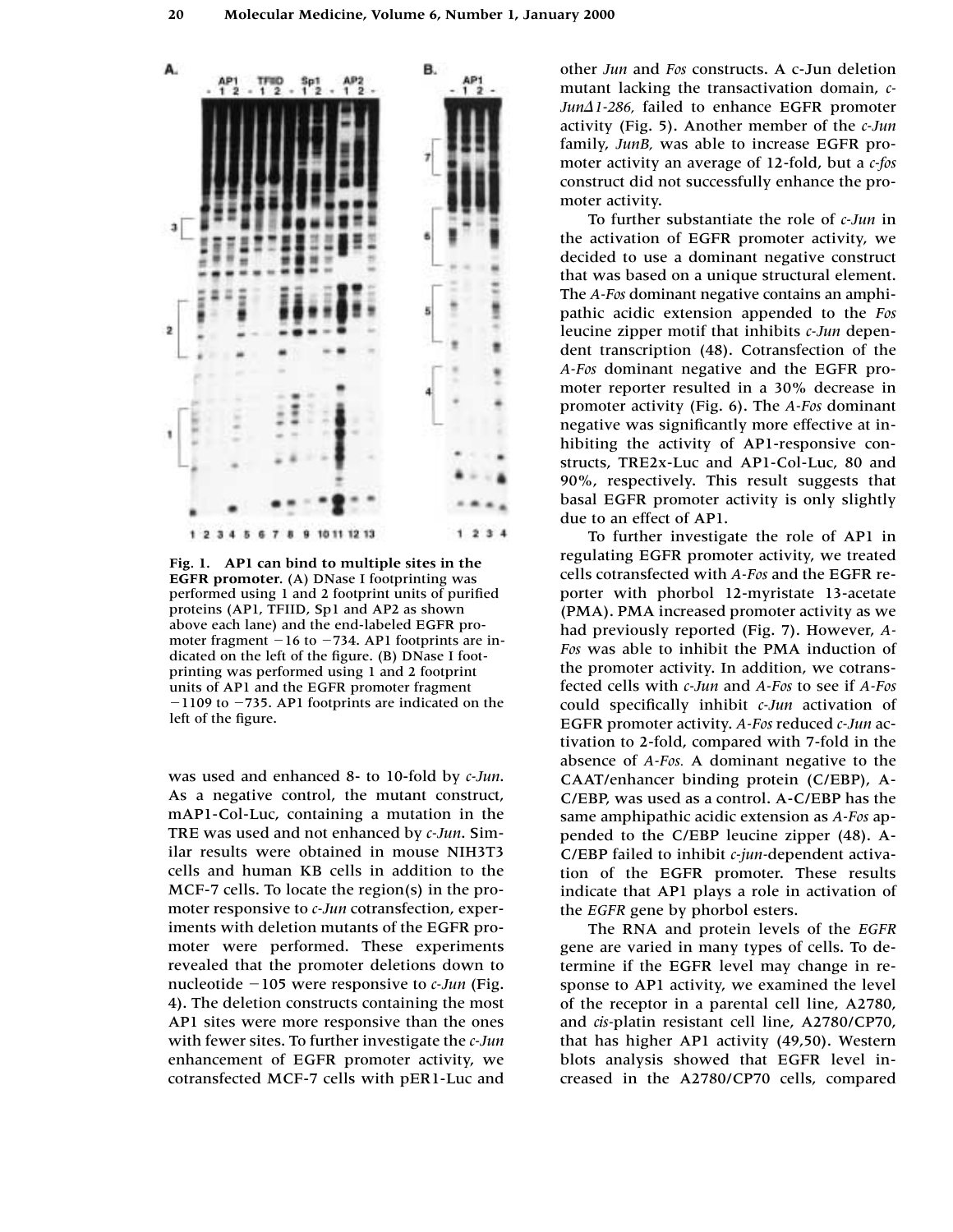

**Fig. 2. EGFR promoter schematic with transcription factor binding sites.** The schematic of the 1.1 kbp EGFR promoter region with currently known protein binding sites. The size of the symbols for each protein does not correspond to size. The positions of the binding sites on the promoter fragment are representative of location, if not exact. References for each protein binding: AP1 (this pa per), AP2 (22), ERDBP-1 (56), ETF (21), ETR (57), GCF2 (58), IRF-1 (53), p53 (24), RPF-1 (59), Sp1 (19), TCF (52), TFIID (this paper), WT1 (26).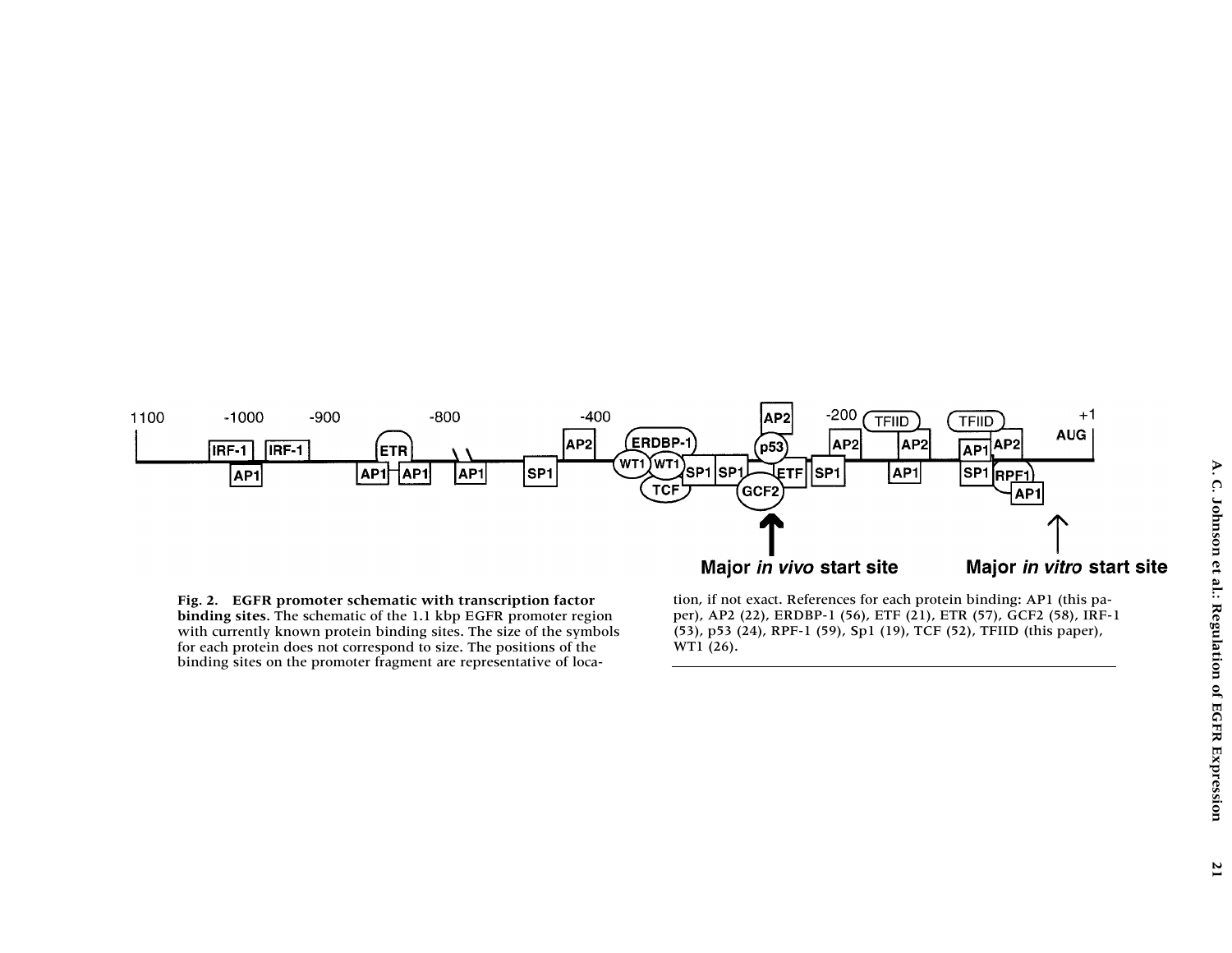

**Fig. 3. EGFR promoter activity is increased by**  *c-Jun* **in cotransfection assays.** MCF-7 cells were transfected with 0.1  $\mu$ g of reporter construct and increasing amounts of *c-Jun.* Luciferase activity was measured 24 hr post-transfection and is expressed relative to cells transfected with the empty vector. Luciferase activity was corrected for protein concentration and transfection efficiency using a RSV- *-*-galactosidase reporter.

with the A2780 (Fig. 8). To more thoroughly determine if increased AP1 activity could influence EGFR levels, we examined the level of the EGFR in MCF-7 stable cell lines that overexpressed *c-Jun* (51). As shown in Figure 9, cell lines that stably expressed *c-Jun* have an increase in EGFR level. This is in agreement with the transient cotransfection experiments that showed increase EGFR promoter activity by *c-Jun.*

## **Discussion**

We report here that AP1 plays a role in the regulation of EGFR gene expression. This finding is based on the observation that AP1 binds to at least seven sites in the EGFR promoter region. Also, *c-Jun* increases EGFR promoter activity in a concentration–dependent manner. Furthermore, an *A-Fos*–dominant negative that abolishes AP1 DNA-binding inhibits both *c-Jun* and phorbol ester activation of the EGFR. Finally, cells made to stably overexpress *c-Jun* have increased EGFR levels. The activation of EGFR promoter activity by *c-Jun* requires the transactivation domain. The effects of *c-Jun* are spread throughout the promoter region where AP1 binding sites are located. The AP1 binding sites include sites that overlap with binding sites for Sp1, AP2 and TFIID (Fig. 2). This indicates that the interplay of transcription fac-



**Fig. 4. Enhancement of EGFR promoter activity by** *c-Jun* **is not localized to a single region of the promoter.** MCF-7 cells were transfected with 0.1  $\mu$ g EGFR promoter deletion constructs and 1  $\mu$ g of the *c-Jun* expression vector. Luciferase activity was measured 24 hr post-transfection and is expressed relative to cells transfected with the empty vector. Luciferase activity was corrected for protein concentration and transfection efficiency using a RSV- $\beta$ -galactosidase reporter. The number of AP1 binding sites in each promoter construct is shown above the error bars.

tors could be extremely important for *EGFR* gene expression. Over–expression of *c-Jun* leads to increased levels of EGFR. It is also significant that an ovarian cancer cell line selected for cisplatin resistance has increased EGFR levels, as well as increased AP1 activity. Since cells with higher levels of EGFR are more responsive to the mitogenic action of growth factors, the increase in EGFRs may provide an additional growth advantage for cancer cells that are resistant to chemotherapeutic agents.

The EGFR promoter is responsive to many agents and regulation has to be properly maintained to insure proper cell growth. Transcriptional activators such as Sp1, AP2, p53, TCF and IRF-1 have been shown to bind to the promoter region and enhance transcription (19,21,22,24,52,53). The effect of Sp1 can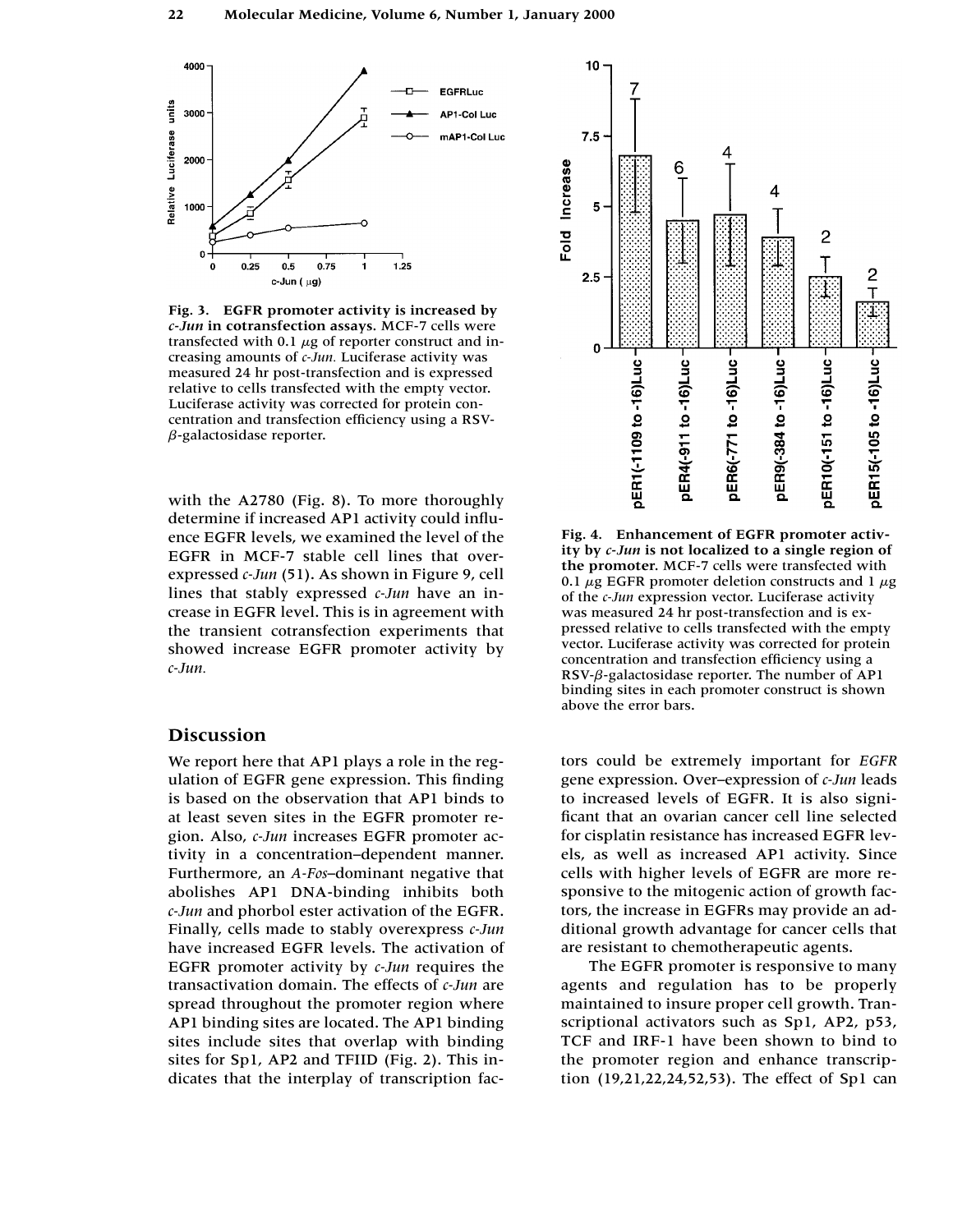

**Fig. 5.** *c-Jun* **and** *JunB,* **but not** *c-fos,* **in EGFR promoter activity.** MCF-7 cells were transfected with 0.1  $\mu$ g EGFR pER1-luc and 1  $\mu$ g of the indicated expression vectors. Luciferase activity was measured 24 hr post-transfection and is expressed relative to cells transfected with the control (empty vector). Luciferase activity was corrected for protein concentration and transfection efficiency using a RSV-β-galactosidase reporter.

be inhibited by interactions with PML. The repressive effect of PML on EGFR gene transcription was mapped to the region between  $-150$ and  $-16$ . The primary effect of  $c$ -Jun appears to involve two areas of activity,  $-150$  to  $-44$  and  $-1028$  to  $-745$ . The  $-1028$  to  $-745$  region contains four AP1 binding sites. Indeed, placing a region of the EGFR promoter containing nucleotides  $-1109$  to  $-569$  upstream of a thymidine kinase (tk) minimal promoter makes the tk promoter responsive to *c-Jun* activation (data not shown). The  $-170$  to  $-44$  region of the promoter contains three AP1 binding sites and 60% of the induced activity by *c-Jun.* This region of the promoter is very important for in vitro and in vivo activities. Inhibition of *c-Jun* activation by the *A-Fos*–dominant negative allows for two conclusions: 1.) The effect of *c-Jun* is primarily an induction of the promoter activity. *A-Fos* was only able to slightly decrease the basal activity. 2.) The enhancement of EGFR expression by phorbol esters is, at least,



**Fig. 6. An** *A-Fos* **dominant-negative only slightly decreases EGFR promoter basal activity.** MCF-7 cells were transfected with 0.1  $\mu$ g pER1-Luc, AP1-Col-Luc or TRE2x-luc and  $1 \mu$ g of the *A-Fos* expression vector. Luciferase activity was measured 24 hr post-transfection and is expressed relative to cells transfected with the empty vector. Luciferase activity was measured 24 hr posttransfection and is expressed as fold increase relative to cells transfected with the empty vector. Luciferase activity was corrected for protein concentration and transfection efficiency using a RSV- $\beta$ -galactosidase reporter. The reported data is from three experiments performed in triplicates.

in part, due to increased AP1 activity. The *A-Fos*–dominant negative was able to almost completely inhibit the phorbol ester induction of EGFR promoter activity. Previously, we showed that AP2 was able to mediate phorbol ester induction of EGFR gene expression. In that report, we were able to partially purify a protein whose presence in the extract correlated with increased binding to the promoter upon PMA treatment. The DNase I footprint of this factor on the EGFR promoter region matched AP2, except for two protected regions. These sites matched AP1 binding sites (data not shown). In vitro transcription assays were used to show that addition of AP2 leads to an increase in EGFR promoter transcription. Taken together, the results from the previous report and the present study suggest that both AP1 and AP2 play roles in mediating the phorbol ester enhancement of EGFR gene expression.

The role of other members of the AP1 family in regulating EGFR activity remains to be examined. We showed that *JunB* was able to increase EGFR promoter activity in the cotransfection assays. Conversely, *c-fos* addition was not able to enhance EGFR promoter activ-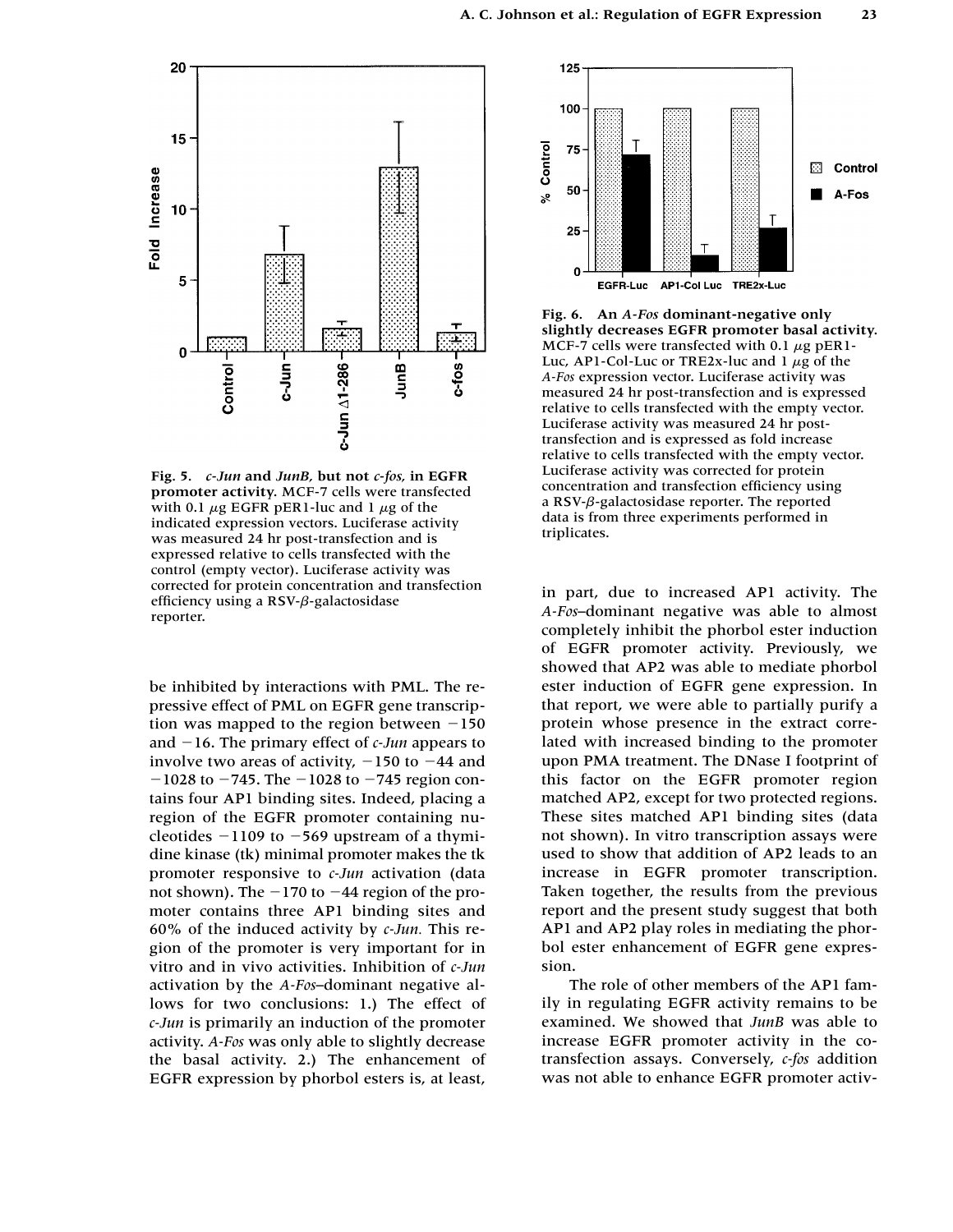

**Fig. 7. An** *A-Fos* **dominant negative inhibits PMA and** *c-Jun* **activation of the EGFR promoter.** MCF-7 cells were transfected with 0.1  $\mu$ g pER1-Luc and treated for 19 hr with PMA (100 nM) before harvesting. In cotransfection experiments, *A-Fos,* A-CEB/P and/or *c-Jun* expression vectors (1.0  $\mu$ g) were also transfected. Luciferase activity was measured 24 hr post-transfection and is expressed relative to cells transfected with the empty vector. Luciferase activity was corrected for protein concentration and transfection efficiency using a RSV- $\beta$ -galactosidase reporter.

ity. These findings indicate that endogenous levels of specific factors play an important role in determining EGFR promoter activity in transient transfection assays. Indeed, we find very low levels of *c-Jun* and *JunB* in our MCF-7 cells by western blotting (data not shown). These findings also indicate that transcription factors involved in activation of specific gene expression may not have a major role in basal expression. The identification of the additional tran-



**Fig. 8. EGFR is increased in** *cis-***platin resistant cells that have increased AP1 activity.** Protein extracts from MCF-7, D551, KB, A2780 and A2780/CP70 cells were as described in "Materials and Methods." 50  $\mu$ g of each extract was fractionated on polyacrylamide gels and subjected to Western blot analysis using EGFR and actin antibodies.



**Fig. 9. Endogenous EGFR is increased in MCF-7 cells over-expressing** *c-Jun.* Stable transfectants of MCF-7 expressing neomycin resistance (7-1 and 7- 2) or *c-jun* (2-16, 2-33 and 2-31) were grown in selective media and protein extracts prepared. Extracts from MCF-7 and WI-38 cells were prepared in an identical fashion. 50  $\mu$ g of each extract was fractionated on polyacrylamide gels and subjected to western blotting using EGFR and actin antibodies.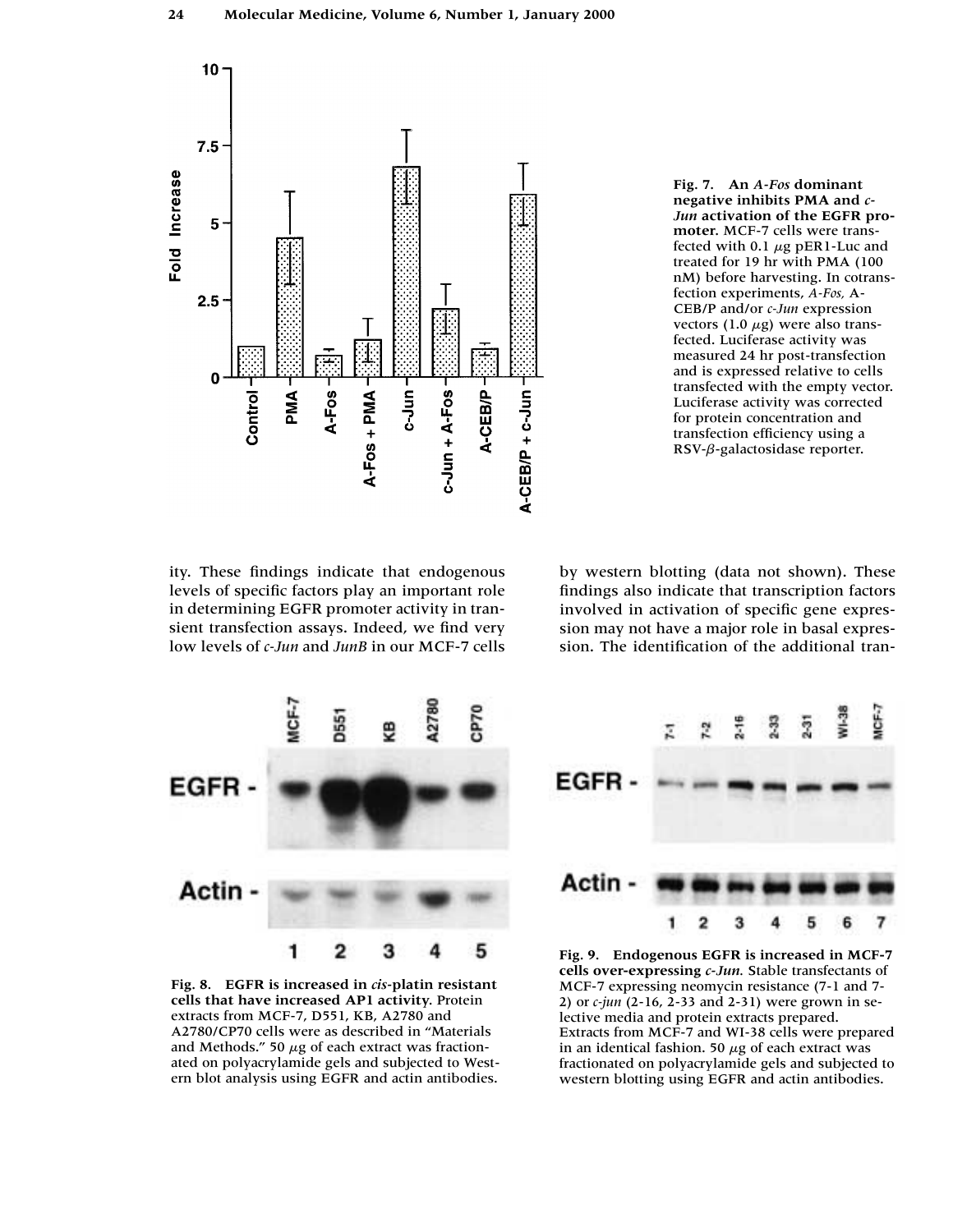scription factors effecting changes in EGFR expression will aid in resolving the increased expression found in many cancers.

It is clear that EGFR gene regulation is very complex and involves the interaction of many different transcription factors with the promoter region (22,54). The *EGFR* gene responds to growth factors, tumor–promoting agents, cAMP, steroids, and retinoids (54). These agents induce the expression of transcription factors such as AP1 (35). The AP1 complex can either positively or negatively regulate transcription of a target gene, depending on the composition of the heterodimers. Some breast cancer cells have been shown to have lower AP1 activity than normal mammary epithelial cells (46). AP1 has also been implicated in the regulation of apoptosis by either inducing apoptosis or inhibiting anti-apoptotic events (55). The role of AP1 in regulating EGFR expression adds support for a role in regulating cell proliferation.

## **References**

- 11. Carpenter G. (1990) Epidermal growth factor. *J. Biol. Chem.* **265:** 7709–7712.
- 12. Dittadi R, Donisi PM, Brazzale A, Cappellozza L, Bruscagnin G, Gion M. (1993) Epidermal growth factor receptor in breast cancer. Comparison with nonmalignant breast tissue. *Br. J. Cancer* **67:** 7–9.
- 13. David M, et al. (1996) STAT activation by epidermal growth factor (EGF) and amphiregulin. Requirement for the EGF receptor kinase but not for tyrosine phosphorylation sites or JAK1. *J. Biol. Chem.* **271:** 9185–9188.
- 14. Merlino GT. (1990) Epidermal growth factor receptor regulation and function. *Semin. Cancer Biol.* **1:** 277–284.
- 15. Rajkumar T, Gullick WJ. (1994) The type I growth factor receptors in human breast cancer. *Breast Cancer Res. Treat.* **29:** 3–9.
- 16. Downward J, et al. (1984) Close similarity of epidermal growth factor receptor and v-erb-B oncogene protein sequences. *Nature* **307:** 521– 527.
- 17. King, CR, et al. (1985) Human tumor cell lines with EGF receptor gene amplification in the absence of aberrant sized mRNAs. *Nucleic Acids Res.* **13:** 8477–8486.
- 18. Velu TJ, et al. (1987) Epidermal-growth-factordependent transformation by a human EGF receptor proto-oncogene. *Science* **238:** 1408– 1410.
- 19. Velu TJ, Beguinot L, Vass WC, Zhang K, Pastan I, Lowy DR. (1989) Retroviruses expressing dif-

ferent levels of the normal epidermal growth factor receptor: biological properties and new bioassay. *J. Cell Biochem.* **39:** 153–166.

- 10. Di Fiore PP, et al. (1987) Overexpression of the human EGF receptor confers an EGF-dependent transformed phenotype to NIH 3T3 cells. *Cell* **51:** 1063–1070.
- 11. Moroni MC, et al. (1992) EGF-R antisense RNA blocks expression of the epidermal growth factor receptor and suppresses the transforming phenotype of a human carcinoma cell line. *J. Biol. Chem.* **267:** 2714–2722.
- 12. LeMaistre CF, Meneghetti C, Howes L, Osborne CK. (1994) Targeting the EGF receptor in breast cancer treatment. *Breast Cancer Res. Treat.* **32:** 97– 103.
- 13. Nicholson RI, et al. (1994) Epidermal growth factor receptor expression in breast cancer: association with response to endocrine therapy. *Breast Cancer Res. Treat.* **29:** 117–125.
- 14. Chrysogelos SA, Dickson RB. (1994) EGF receptor expression, regulation, and function in breast cancer. *Breast Cancer Res. Treat.* **29:** 29–40.
- 15. Budillon A, et al. (1991) Upregulation of epidermal growth factor receptor induced by alphainterferon in human epidermoid cancer cells. *Cancer Res.* **51:** 1294–1299.
- 16. Iacopino F, Ferrandina G, Scambia G, Benedetti-Panici P, Mancuso S, Sica G. (1996) Interferons inhibit EGF-stimulated cell growth and reduce EGF binding in human breast cancer cells. *Anticancer Res.* **16:** 1919–1924.
- 17. Ishii S, Xu YH, Stratton RH, Roe BA, Merlino GT, Pastan I. (1985) Characterization and sequence of the promoter region of the human epidermal growth factor receptor gene. *Proc. Natl. Acad. Sci. U.S.A.* **82:** 4920–4924.
- 18. Haley J, Whittle N, Bennet P, Kinchington D, Ullrich A, Waterfield M. (1987) The human EGF receptor gene: structure of the 110 kb locus and identification of sequences regulating its transcription. *Oncogene Res.* **1:** 375–396.
- 19. Johnson AC, et al. (1988) Epidermal growth factor receptor gene promoter. Deletion analysis and identification of nuclear protein binding sites. *J. Biol. Chem.* **263:** 5693–5699.
- 20. Kageyama R, Merlino GT. (1991) In vitro transcription of epidermal growth factor receptor gene. *Methods Enzymol.* **198:** 242–250.
- 21. Kageyama R, Merlino GT, Pastan I. (1988) Epidermal growth factor (EGF) receptor gene transcription. Requirement for Sp1 and an EGF receptor-specific factor. *J. Biol. Chem.* **263:** 6329– 6336.
- 22. Johnson AC. (1996) Activation of epidermal growth factor receptor gene transcription by phorbol 12-myristate 13-acetate is mediated by activator protein 2. *J. Biol. Chem.* **271:** 3033–3038.
- 23. Deb SP, Munoz RM, Brown DR, Subler MA, Deb S. (1994) Wild-type human p53 activates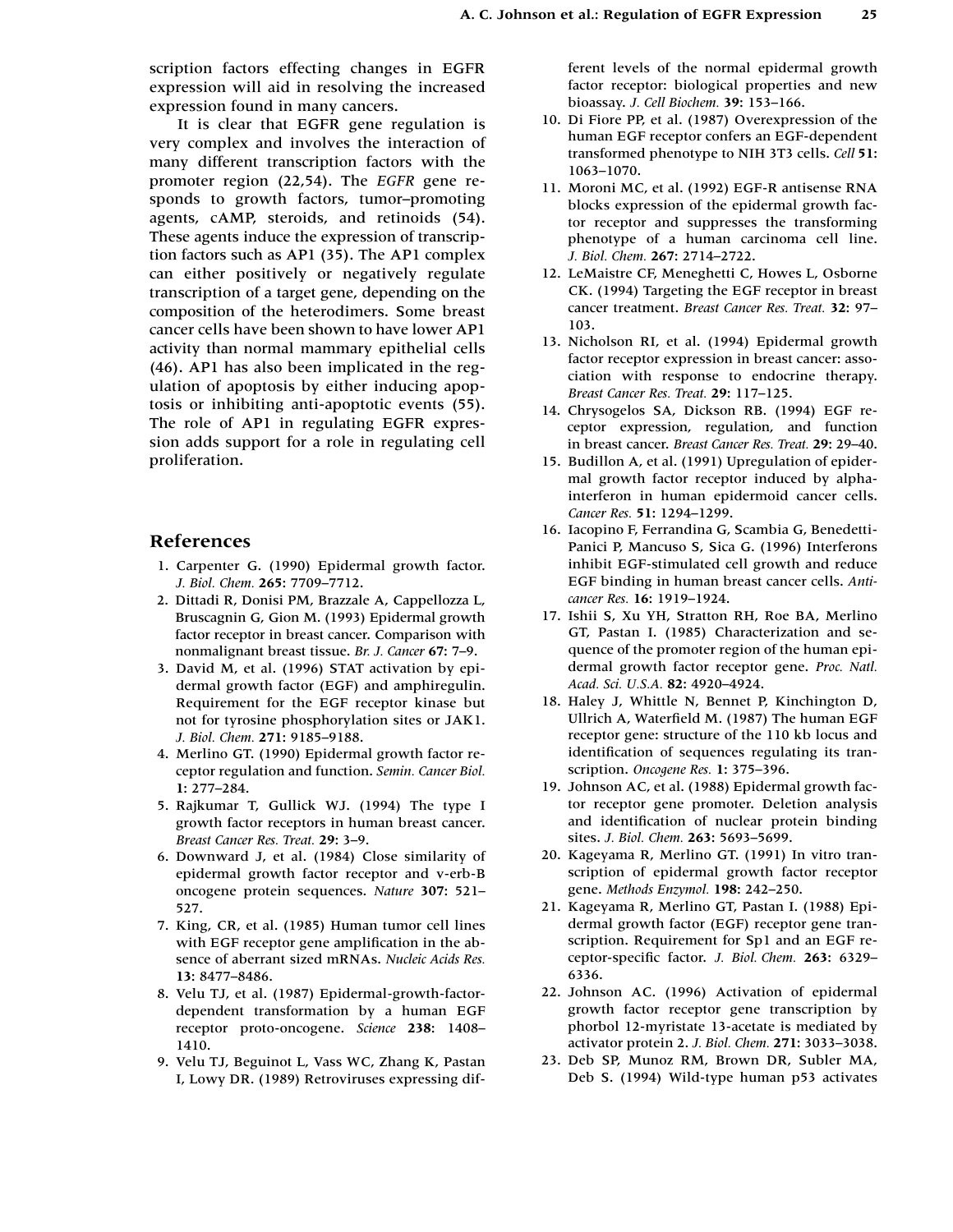the human epidermal growth factor receptor promoter. *Oncogene.* **9:** 1341–1349.

- 24. Ludes-Meyers JH, et al. (1996) Transcriptional activation of the human epidermal growth factor receptor promoter by human p53. *Mol. Cell Biol.* **16:** 6009–6019.
- 25. Sheikh MS, et al. (1997) Identification of an additional p53-responsive site in the human epidermal growth factor receptor gene promotor. *Oncogene* **15:** 1095–1101.
- 26. Englert C, et al. (1995) WT1 suppresses synthesis of the epidermal growth factor receptor and induces apoptosis. *Embo. J.* **14:** 4662–4675.
- 27. Kageyama R, Pastan I. (1989) Molecular cloning and characterization of a human DNA binding factor that represses transcription. *Cell* **59:**  815–25.
- 28. Johnson AC, Kageyama R, Popescu NC, Pastan I. (1992) Expression and chromosomal localization of the gene for the human transcriptional repressor GCF. *J. Biol. Chem.* **267:** 1689–1694.
- 29. Beguinot L, Yamazaki H, Pastan I, Johnson AC. (1995) Biochemical characterization of human GCF transcription factor in tumor cells. *Cell Growth Differ.* **6:** 699–706.
- 30. Mu ZM, et al. (1994) PML, a growth suppressor disrupted in acute promyelocytic leukemia. *Mol. Cell Biol.* **14:** 6858–6867.
- 31. Vallian S, et al. (1997) Transcriptional repression by the promyelocytic leukemia protein, PML. *Exp. Cell Res.* **237:** 371–382.
- 32. Vallian S, et al. (1998) The promyelocytic leukemia protein interacts with Sp1 and inhibits its transactivation of the epidermal growth factor receptor promoter. *Mol. Cell Biol.* **18:** 7147–7156.
- 33. de The H, et al. (1991) The PML-RAR alpha fusion mRNA generated by the t(15;17) translocation in acute promyelocytic leukemia encodes a functionally altered RAR. *Cell* **66:** 675–684.
- 34. Chang KS, et al. (1992) Characterization of a fusion cDNA (RARA/myl) transcribed from the t(15;17) translocation breakpoint in acute promyelocytic leukemia. *Mol. Cell Biol.* **12:** 800– 810.
- 35. Angel P, Karin M. (1991) The role of Jun, Fos and the AP-1 complex in cell-proliferation and transformation. *Biochim. Biophys. Acta.* **1072:**  129–57.
- 36. Bohmann D, et al. (1987) Human proto-oncogene c-jun encodes a DNA binding protein with structural and functional properties of transcription factor AP-1. *Science* **238:** 1386–1392.
- 37. Ryder K, et al. (1988) A gene activated by growth factors is related to the oncogene v-jun. *Proc. Natl. Acad. Sci. U.S.A.* **85:** 1487–1491.
- 38. Ryder K, et al. (1989) jun-D: a third member of the jun gene family. *Proc. Natl. Acad. Sci. U.S.A.* **86:** 1500–1503.
- 39. Hirai SI, et al. (1989) Characterization of junD: a new member of the jun proto-oncogene family. *Embo. J.* **8:** 1433–1439.
- 40. Miller AD, et al. (1984) c-fos protein can induce cellular transformation: a novel mechanism of activation of a cellular oncogene. *Cell* **36:** 51–60.
- 41. Cohen DR, et al. (1988) fra-1: a seruminducible, cellular immediate-early gene that encodes a fos-related antigen. *Mol. Cell. Biol.* **8:** 2063–2069.
- 42. Nishina H, et al. (1990) Isolation and characterization of fra-2, an additional member of the fos gene family. *Proc. Natl. Acad. Sci. U.S.A.* **87:** 3619– 3623.
- 43. Zerial M, et al. The product of a novel growth factor activated gene, fos B, interacts with JUN proteins enhancing their DNA binding activity. *Embo.* J. **8:** 805–813.
- 44. Sassone-Corsi P, et al. (1990) Cross-talk in signal transduction: TPA-inducible factor jun/AP-1 activates cAMP-responsive enhancer elements. *Oncogene* **5:** 427–431.
- 45. Hai T, et al. (1991) Cross-family dimerization of transcription factors Fos/Jun and ATF/CREB alters DNA binding specificity. *Proc. Natl. Acad. Sci. U.S.A.* **88:** 3720–3724.
- 46. Smith LM, et al. (1997) Breast cancer cells have lower activating protein 1 transcription factor activity than normal mammary epithelial cells. *Cancer Res.* **57:** 3046–3054.
- 47. Dynan WS, Tjian R. (1983) The promoterspecific transcription factor Sp1 binds to upstream sequences in the SV40 early promoter. *Cell* **35:** 79–87.
- 48. Krylov D, et al. (1997) A general method to design dominant negatives to B-HLHZip proteins that abolish DNA binding. *Proc. Natl. Acad. Sci. U.S.A.* **94:** 12274–12279.
- 49. Li Q, et al. (1998) Cisplatin induction of ERCC-1 mRNA expression in A2780/CP70 human ovarian cancer cells. *J. Biol. Chem.* **273:** 23419– 23425.
- 50. Li Q, et al. (1999) Modulation of excision repair cross complementation group 1 (ERCC-1) mRNA expression by pharmacological agents in human ovarian carcinoma cells. *Biochem. Pharmacol.* **57:** 347–353.
- 51. Yang L, et al. (1997) Induction of retinoid resistance in breast cancer cells by overexpression of cJun. *Cancer Res.* **57:** 4652–4661.
- 52. Johnson AC., Jinno Y, Merlino GT. (1988) Modulation of epidermal growth factor receptor proto-oncogene transcription by a promoter site sensitive to S1 nuclease. *Mol. Cell Biol.* **8:** 4174– 4184.
- 53. Rubinstein YR, et al. (1998) Interferon regulatory factor-1 is a major regulator of epidermal growth factor receptor gene expression. *FEBS Lett.* **431:** 268–272.